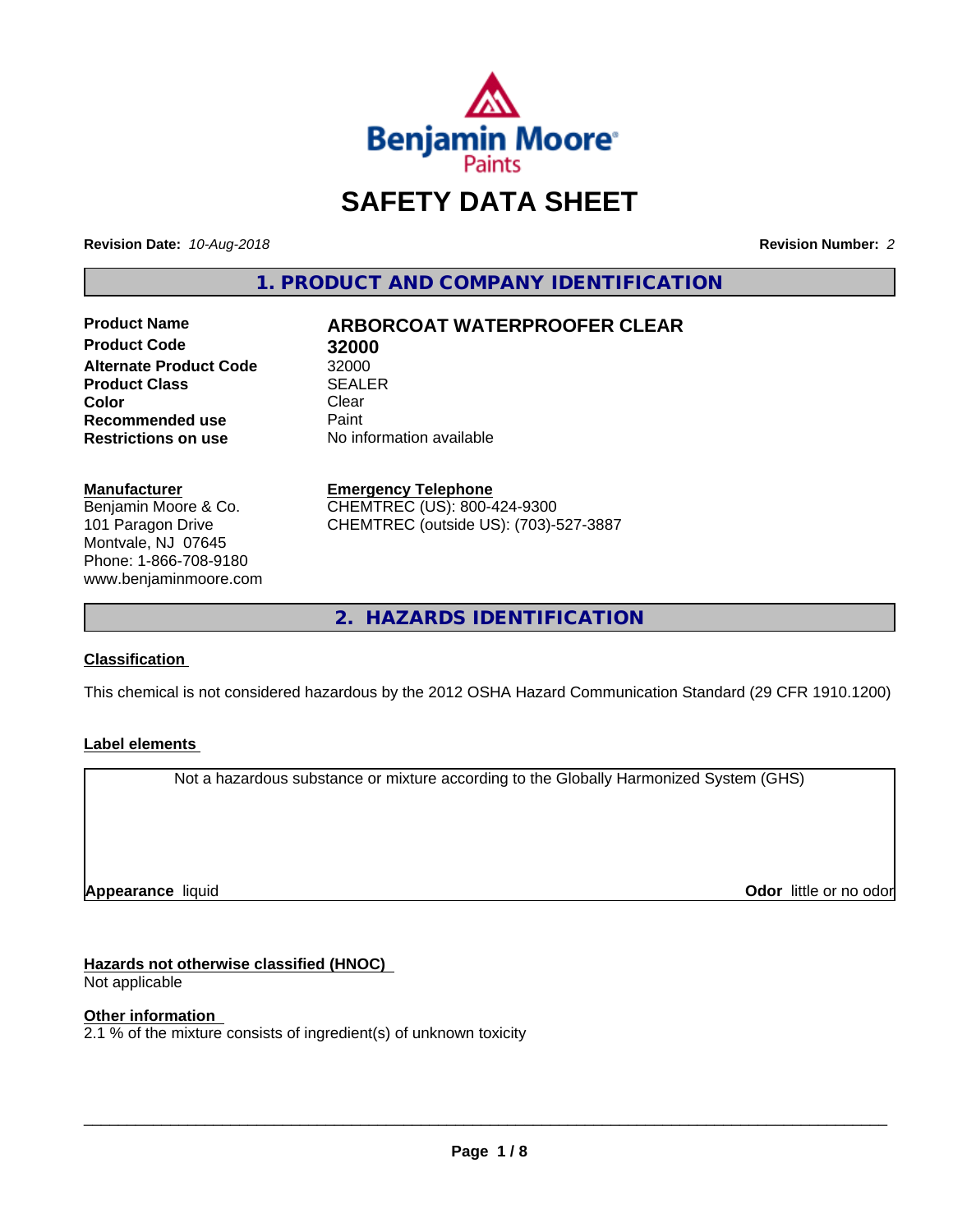# **3. COMPOSITION INFORMATION ON COMPONENTS**

 $\overline{\phantom{a}}$  ,  $\overline{\phantom{a}}$  ,  $\overline{\phantom{a}}$  ,  $\overline{\phantom{a}}$  ,  $\overline{\phantom{a}}$  ,  $\overline{\phantom{a}}$  ,  $\overline{\phantom{a}}$  ,  $\overline{\phantom{a}}$  ,  $\overline{\phantom{a}}$  ,  $\overline{\phantom{a}}$  ,  $\overline{\phantom{a}}$  ,  $\overline{\phantom{a}}$  ,  $\overline{\phantom{a}}$  ,  $\overline{\phantom{a}}$  ,  $\overline{\phantom{a}}$  ,  $\overline{\phantom{a}}$ 

*This product contains no hazardous components present at reportable quantities.*

|                                                  | 4. FIRST AID MEASURES                                                                                    |
|--------------------------------------------------|----------------------------------------------------------------------------------------------------------|
| <b>General Advice</b>                            | No hazards which require special first aid measures.                                                     |
| <b>Eye Contact</b>                               | Rinse thoroughly with plenty of water for at least 15 minutes and consult a<br>physician.                |
| <b>Skin Contact</b>                              | Wash off immediately with soap and plenty of water while removing all<br>contaminated clothes and shoes. |
| <b>Inhalation</b>                                | Move to fresh air. If symptoms persist, call a physician.                                                |
| Ingestion                                        | Clean mouth with water and afterwards drink plenty of water. Consult a physician<br>if necessary.        |
| <b>Most Important</b><br><b>Symptoms/Effects</b> | None known.                                                                                              |
| <b>Notes To Physician</b>                        | Treat symptomatically.                                                                                   |
|                                                  | 5. FIRE-FIGHTING MEASURES                                                                                |

| <b>Suitable Extinguishing Media</b>                                              | Use extinguishing measures that are appropriate to local<br>circumstances and the surrounding environment.                                   |  |  |
|----------------------------------------------------------------------------------|----------------------------------------------------------------------------------------------------------------------------------------------|--|--|
| <b>Protective Equipment And Precautions For</b><br><b>Firefighters</b>           | As in any fire, wear self-contained breathing apparatus<br>pressure-demand, MSHA/NIOSH (approved or equivalent)<br>and full protective gear. |  |  |
| <b>Specific Hazards Arising From The Chemical</b>                                | Closed containers may rupture if exposed to fire or<br>extreme heat.                                                                         |  |  |
| <b>Sensitivity To Mechanical Impact</b>                                          | No.                                                                                                                                          |  |  |
| <b>Sensitivity To Static Discharge</b>                                           | No.                                                                                                                                          |  |  |
| <b>Flash Point Data</b><br>Flash Point (°F)<br>Flash Point (°C)<br><b>Method</b> | Not applicable<br>Not applicable<br>Not applicable                                                                                           |  |  |
| <b>Flammability Limits In Air</b>                                                |                                                                                                                                              |  |  |
| Lower flammability limit:<br><b>Upper flammability limit:</b>                    | Not applicable<br>Not applicable                                                                                                             |  |  |
| NFPA<br>Health: 1<br><b>Flammability: 0</b>                                      | <b>Instability: 0</b><br><b>Special: Not Applicable</b>                                                                                      |  |  |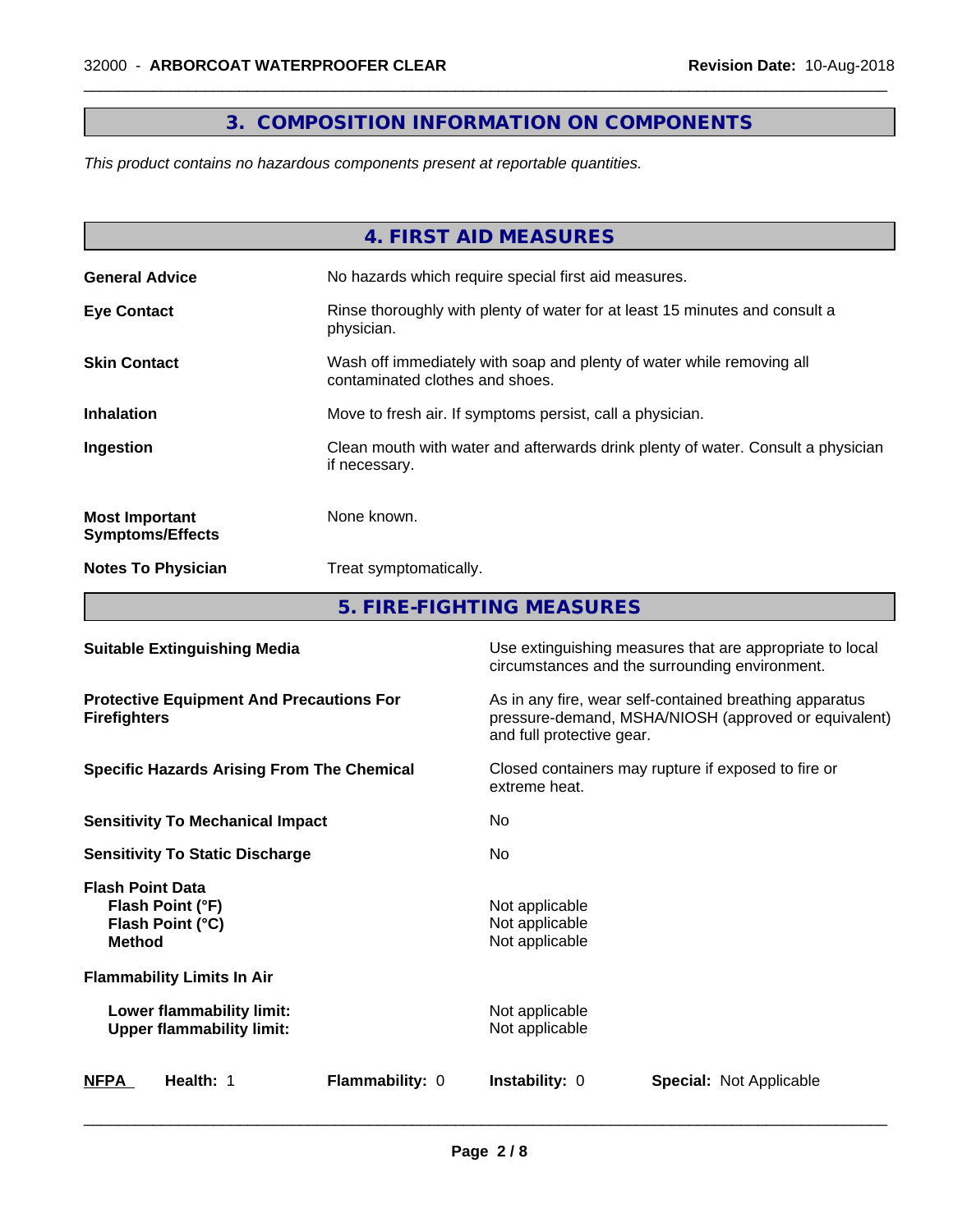#### **NFPA Legend**

- 0 Not Hazardous
- 1 Slightly
- 2 Moderate
- 3 High
- 4 Severe

*The ratings assigned are only suggested ratings, the contractor/employer has ultimate responsibilities for NFPA ratings where this system is used.*

 $\overline{\phantom{a}}$  ,  $\overline{\phantom{a}}$  ,  $\overline{\phantom{a}}$  ,  $\overline{\phantom{a}}$  ,  $\overline{\phantom{a}}$  ,  $\overline{\phantom{a}}$  ,  $\overline{\phantom{a}}$  ,  $\overline{\phantom{a}}$  ,  $\overline{\phantom{a}}$  ,  $\overline{\phantom{a}}$  ,  $\overline{\phantom{a}}$  ,  $\overline{\phantom{a}}$  ,  $\overline{\phantom{a}}$  ,  $\overline{\phantom{a}}$  ,  $\overline{\phantom{a}}$  ,  $\overline{\phantom{a}}$ 

*Additional information regarding the NFPA rating system is available from the National Fire Protection Agency (NFPA) at www.nfpa.org.*

# **6. ACCIDENTAL RELEASE MEASURES**

| <b>Personal Precautions</b>      | Avoid contact with skin, eyes and clothing. Ensure adequate ventilation.                                                                                                         |
|----------------------------------|----------------------------------------------------------------------------------------------------------------------------------------------------------------------------------|
| <b>Other Information</b>         | Prevent further leakage or spillage if safe to do so.                                                                                                                            |
| <b>Environmental precautions</b> | See Section 12 for additional Ecological Information.                                                                                                                            |
| <b>Methods for Cleaning Up</b>   | Soak up with inert absorbent material. Sweep up and shovel into suitable<br>containers for disposal.                                                                             |
|                                  | 7. HANDLING AND STORAGE                                                                                                                                                          |
| <b>Handling</b>                  | Avoid contact with skin, eyes and clothing. Avoid breathing vapors, spray mists or<br>sanding dust. In case of insufficient ventilation, wear suitable respiratory<br>equipment. |
| <b>Storage</b>                   | Keep container tightly closed. Keep out of the reach of children.                                                                                                                |
| <b>Incompatible Materials</b>    | No information available                                                                                                                                                         |

# **8. EXPOSURE CONTROLS/PERSONAL PROTECTION**

# **Exposure Limits**

*No exposure limits have been established for this product.*

### **Legend**

| <b>Engineering Measures</b>                                                                                                   | Ensure adequate ventilation, especially in confined areas.                                                                                                  |  |  |
|-------------------------------------------------------------------------------------------------------------------------------|-------------------------------------------------------------------------------------------------------------------------------------------------------------|--|--|
| <b>Personal Protective Equipment</b><br><b>Eye/Face Protection</b><br><b>Skin Protection</b><br><b>Respiratory Protection</b> | Safety glasses with side-shields.<br>Protective gloves and impervious clothing.<br>In case of insufficient ventilation wear suitable respiratory equipment. |  |  |
| <b>Hygiene Measures</b>                                                                                                       | Avoid contact with skin, eyes and clothing. Remove and wash contaminated<br>clothing before re-use. Wash thoroughly after handling.                         |  |  |

# **9. PHYSICAL AND CHEMICAL PROPERTIES**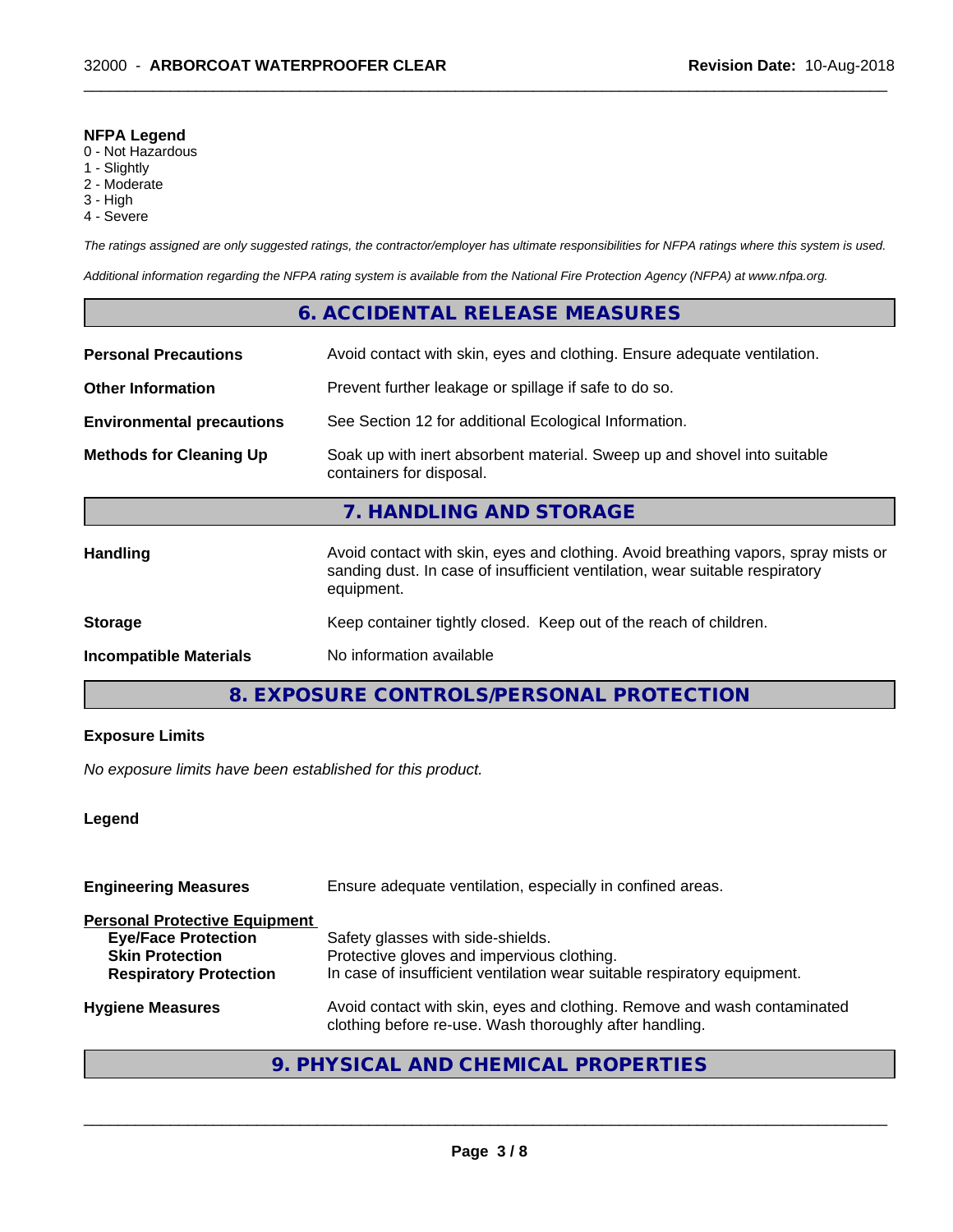**Appearance** liquid<br> **Odor** little c **Odor Threshold** No information available **Density (Ibs/gal)** 8.3 - 8.4<br> **Specific Gravity** 8.3 - 8.4 **Specific Gravity pH pH**  $\blacksquare$ **Viscosity (cps)** No information available **Solubility(ies)** No information available **Water solubility** No information available **Evaporation Rate No information available No information available Vapor pressure @20 °C (kPa)** No information available **Vapor density No information available No** information available **Wt. % Solids** 0 - 10 **Vol. % Solids Wt. % Volatiles** 90 - 100 **Vol. % Volatiles** 90 - 100 **VOC Regulatory Limit (g/L)** < 100 **Boiling Point (°F)** 212 **Boiling Point (°C)** 100<br> **Preezing Point (°F)** 32 **Freezing Point (°F) Freezing Point (°C)** 0 **Flash Point (°F)** Not applicable **Flash Point (°C)** Not applicable **Method**<br> **Flammability (solid, gas)**<br> **Commability (solid, gas)**<br>
Mot applicable **Flammability (solid, gas)**<br> **Upper flammability limit:**<br>
Upper flammability limit:<br>  $\begin{array}{ccc}\n\bullet & \bullet & \bullet \\
\bullet & \bullet & \bullet\n\end{array}$ **Upper flammability limit:**<br> **Lower flammability limit:**<br>
Not applicable<br>
Not applicable **Lower flammability limit:**<br> **Autoignition Temperature (°F)** Not applicable Not applicable not a Not applicable **Autoignition Temperature (°F) Autoignition Temperature (°C)** No information available **Decomposition Temperature (°F)** No information available **Decomposition Temperature (°C)** No information available **Partition coefficient** No information available

**Odor** little or no odor

 $\overline{\phantom{a}}$  ,  $\overline{\phantom{a}}$  ,  $\overline{\phantom{a}}$  ,  $\overline{\phantom{a}}$  ,  $\overline{\phantom{a}}$  ,  $\overline{\phantom{a}}$  ,  $\overline{\phantom{a}}$  ,  $\overline{\phantom{a}}$  ,  $\overline{\phantom{a}}$  ,  $\overline{\phantom{a}}$  ,  $\overline{\phantom{a}}$  ,  $\overline{\phantom{a}}$  ,  $\overline{\phantom{a}}$  ,  $\overline{\phantom{a}}$  ,  $\overline{\phantom{a}}$  ,  $\overline{\phantom{a}}$ 

**10. STABILITY AND REACTIVITY**

| <b>Reactivity</b>                       | Not Applicable                           |
|-----------------------------------------|------------------------------------------|
| <b>Chemical Stability</b>               | Stable under normal conditions.          |
| <b>Conditions to avoid</b>              | Prevent from freezing.                   |
| <b>Incompatible Materials</b>           | No materials to be especially mentioned. |
| <b>Hazardous Decomposition Products</b> | None under normal use.                   |
| Possibility of hazardous reactions      | None under normal conditions of use.     |

# **11. TOXICOLOGICAL INFORMATION**

**Product Information**

**Information on likely routes of exposure**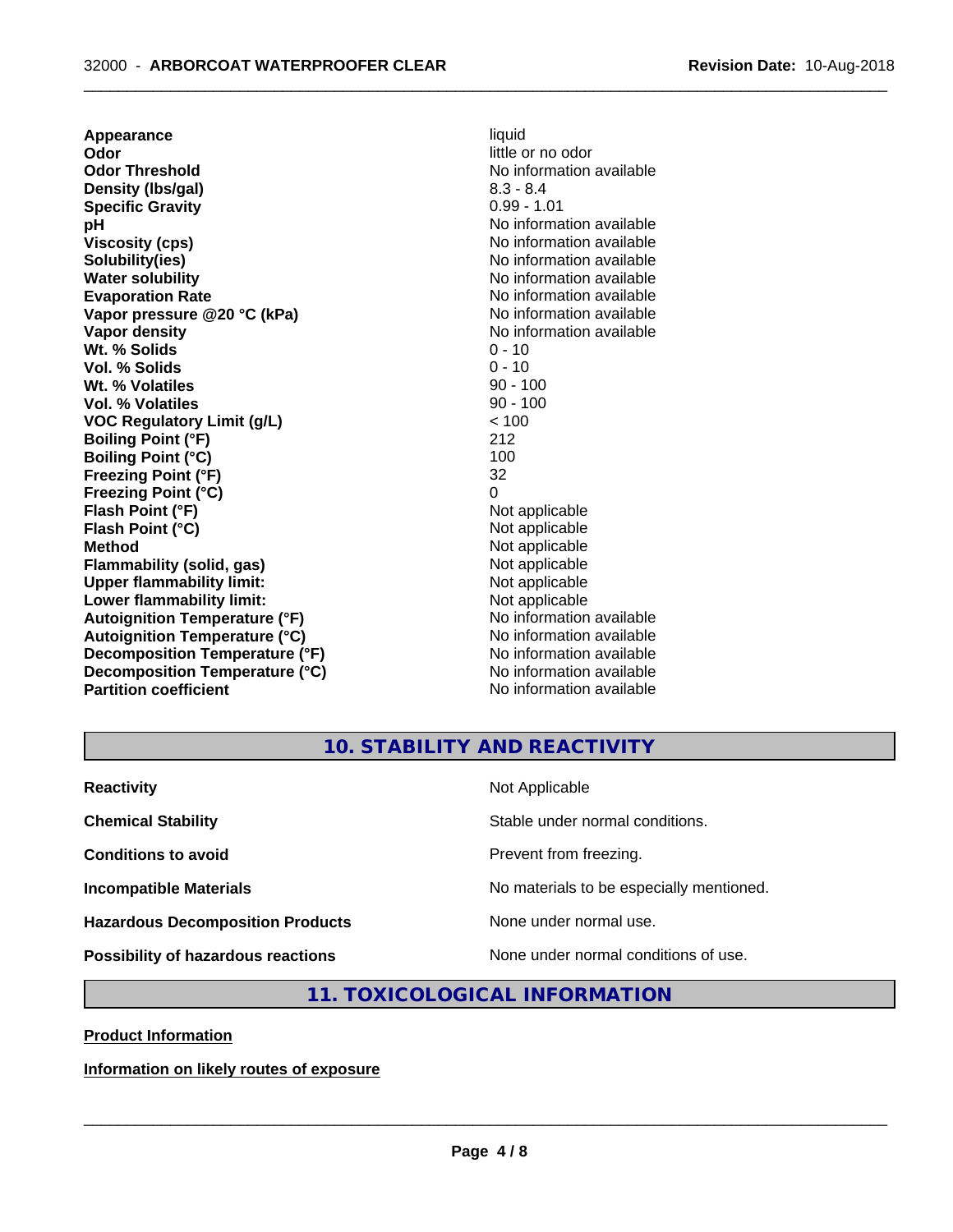| <b>Principal Routes of Exposure</b>                                                                                                                                                                                                                                                                                                      | Eye contact, skin contact and inhalation.                                                                                                                                                                                                                                                                                                                                                                                     |
|------------------------------------------------------------------------------------------------------------------------------------------------------------------------------------------------------------------------------------------------------------------------------------------------------------------------------------------|-------------------------------------------------------------------------------------------------------------------------------------------------------------------------------------------------------------------------------------------------------------------------------------------------------------------------------------------------------------------------------------------------------------------------------|
| <b>Acute Toxicity</b>                                                                                                                                                                                                                                                                                                                    |                                                                                                                                                                                                                                                                                                                                                                                                                               |
| <b>Product Information</b>                                                                                                                                                                                                                                                                                                               | No information available                                                                                                                                                                                                                                                                                                                                                                                                      |
|                                                                                                                                                                                                                                                                                                                                          | Symptoms related to the physical, chemical and toxicological characteristics                                                                                                                                                                                                                                                                                                                                                  |
| <b>Symptoms</b>                                                                                                                                                                                                                                                                                                                          | No information available                                                                                                                                                                                                                                                                                                                                                                                                      |
|                                                                                                                                                                                                                                                                                                                                          | Delayed and immediate effects as well as chronic effects from short and long-term exposure                                                                                                                                                                                                                                                                                                                                    |
| Eye contact<br><b>Skin contact</b>                                                                                                                                                                                                                                                                                                       | May cause slight irritation.<br>Substance may cause slight skin irritation. Prolonged or repeated contact may dry<br>skin and cause irritation.                                                                                                                                                                                                                                                                               |
| <b>Inhalation</b><br>Ingestion<br><b>Sensitization</b><br><b>Neurological Effects</b><br><b>Mutagenic Effects</b><br><b>Reproductive Effects</b><br><b>Developmental Effects</b><br><b>Target organ effects</b><br><b>STOT - single exposure</b><br><b>STOT - repeated exposure</b><br>Other adverse effects<br><b>Aspiration Hazard</b> | May cause irritation of respiratory tract.<br>Ingestion may cause gastrointestinal irritation, nausea, vomiting and diarrhea.<br>No information available<br>No information available.<br>No information available.<br>No information available.<br>No information available.<br>No information available.<br>No information available.<br>No information available.<br>No information available.<br>No information available |
| <b>Numerical measures of toxicity</b>                                                                                                                                                                                                                                                                                                    |                                                                                                                                                                                                                                                                                                                                                                                                                               |
| Unknown acute toxicity                                                                                                                                                                                                                                                                                                                   | 2.1 % of the mixture consists of ingredient(s) of unknown toxicity                                                                                                                                                                                                                                                                                                                                                            |

 $\overline{\phantom{a}}$  ,  $\overline{\phantom{a}}$  ,  $\overline{\phantom{a}}$  ,  $\overline{\phantom{a}}$  ,  $\overline{\phantom{a}}$  ,  $\overline{\phantom{a}}$  ,  $\overline{\phantom{a}}$  ,  $\overline{\phantom{a}}$  ,  $\overline{\phantom{a}}$  ,  $\overline{\phantom{a}}$  ,  $\overline{\phantom{a}}$  ,  $\overline{\phantom{a}}$  ,  $\overline{\phantom{a}}$  ,  $\overline{\phantom{a}}$  ,  $\overline{\phantom{a}}$  ,  $\overline{\phantom{a}}$ 

**Component Information**

**Carcinogenicity** *There are no known carcinogenic chemicals in this product above reportable levels.*

**12. ECOLOGICAL INFORMATION**

# **Ecotoxicity Effects**

The environmental impact of this product has not been fully investigated.

# **Product Information**

# **Acute Toxicity to Fish**

No information available

## **Acute Toxicity to Aquatic Invertebrates**

No information available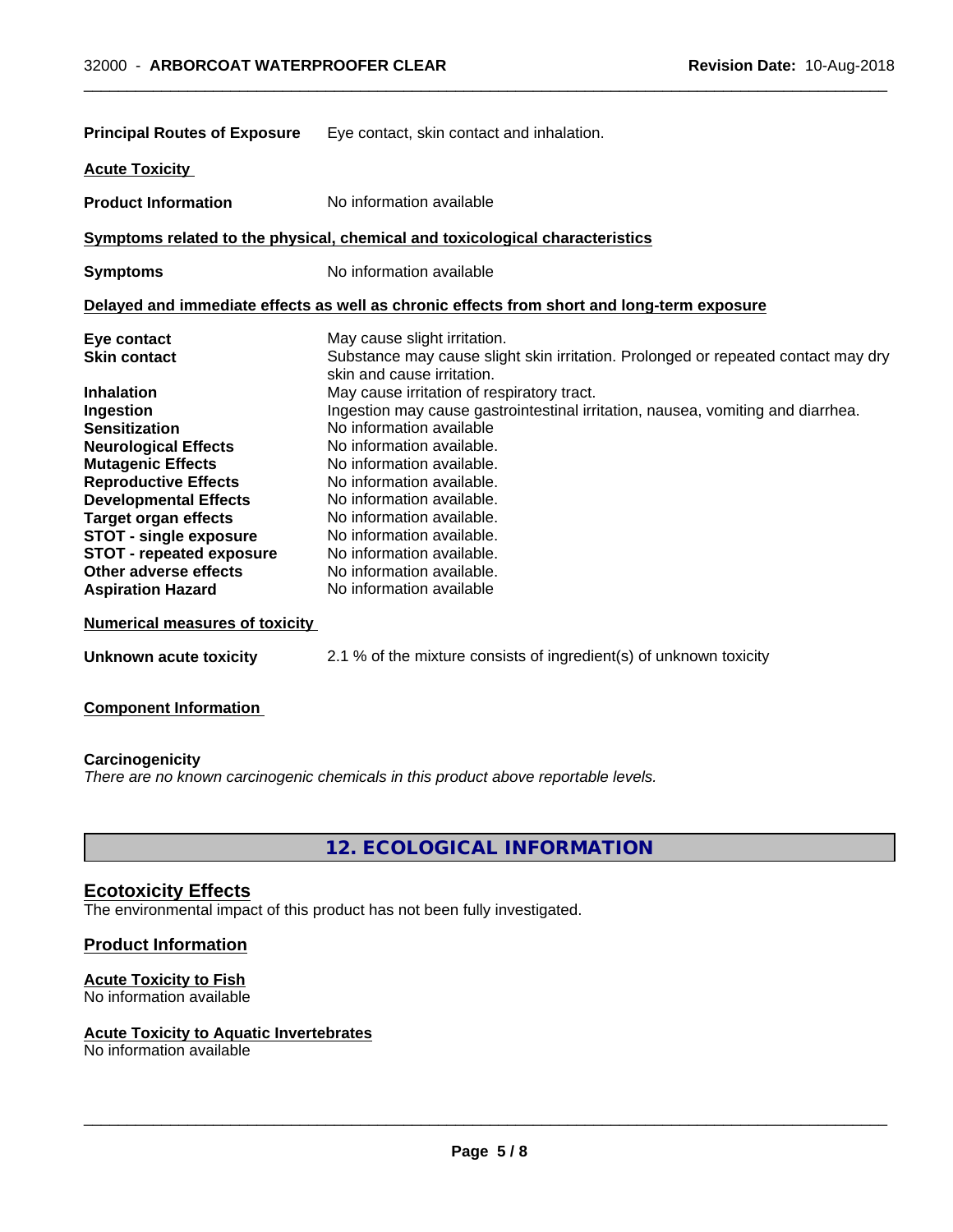$\overline{\phantom{a}}$  ,  $\overline{\phantom{a}}$  ,  $\overline{\phantom{a}}$  ,  $\overline{\phantom{a}}$  ,  $\overline{\phantom{a}}$  ,  $\overline{\phantom{a}}$  ,  $\overline{\phantom{a}}$  ,  $\overline{\phantom{a}}$  ,  $\overline{\phantom{a}}$  ,  $\overline{\phantom{a}}$  ,  $\overline{\phantom{a}}$  ,  $\overline{\phantom{a}}$  ,  $\overline{\phantom{a}}$  ,  $\overline{\phantom{a}}$  ,  $\overline{\phantom{a}}$  ,  $\overline{\phantom{a}}$ 

#### **Acute Toxicity to Aquatic Plants**

No information available

#### **Persistence / Degradability**

No information available.

### **Bioaccumulation**

No information available.

#### **Mobility in Environmental Media**

No information available.

#### **Ozone**

No information available

# **Component Information**

## **Acute Toxicity to Fish**

No information available

## **Acute Toxicity to Aquatic Invertebrates**

No information available

# **Acute Toxicity to Aquatic Plants**

No information available

|                                                                               | 13. DISPOSAL CONSIDERATIONS                                                                                                                                                                                               |
|-------------------------------------------------------------------------------|---------------------------------------------------------------------------------------------------------------------------------------------------------------------------------------------------------------------------|
| <b>Waste Disposal Method</b>                                                  | Dispose of in accordance with federal, state, and local regulations. Local<br>requirements may vary, consult your sanitation department or state-designated<br>environmental protection agency for more disposal options. |
|                                                                               | <b>14. TRANSPORT INFORMATION</b>                                                                                                                                                                                          |
| DOT                                                                           | Not regulated                                                                                                                                                                                                             |
| <b>ICAO / IATA</b>                                                            | Not regulated                                                                                                                                                                                                             |
| IMDG / IMO                                                                    | Not regulated                                                                                                                                                                                                             |
|                                                                               | <b>15. REGULATORY INFORMATION</b>                                                                                                                                                                                         |
| <b>International Inventories</b><br><b>TSCA: United States</b><br>DSL: Canada | Yes - All components are listed or exempt.<br>Yes - All components are listed or exempt.                                                                                                                                  |
| <b>Federal Regulations</b>                                                    |                                                                                                                                                                                                                           |
|                                                                               |                                                                                                                                                                                                                           |
| <b>SARA 311/312 hazardous categorization</b><br>Acute health hazard           | No                                                                                                                                                                                                                        |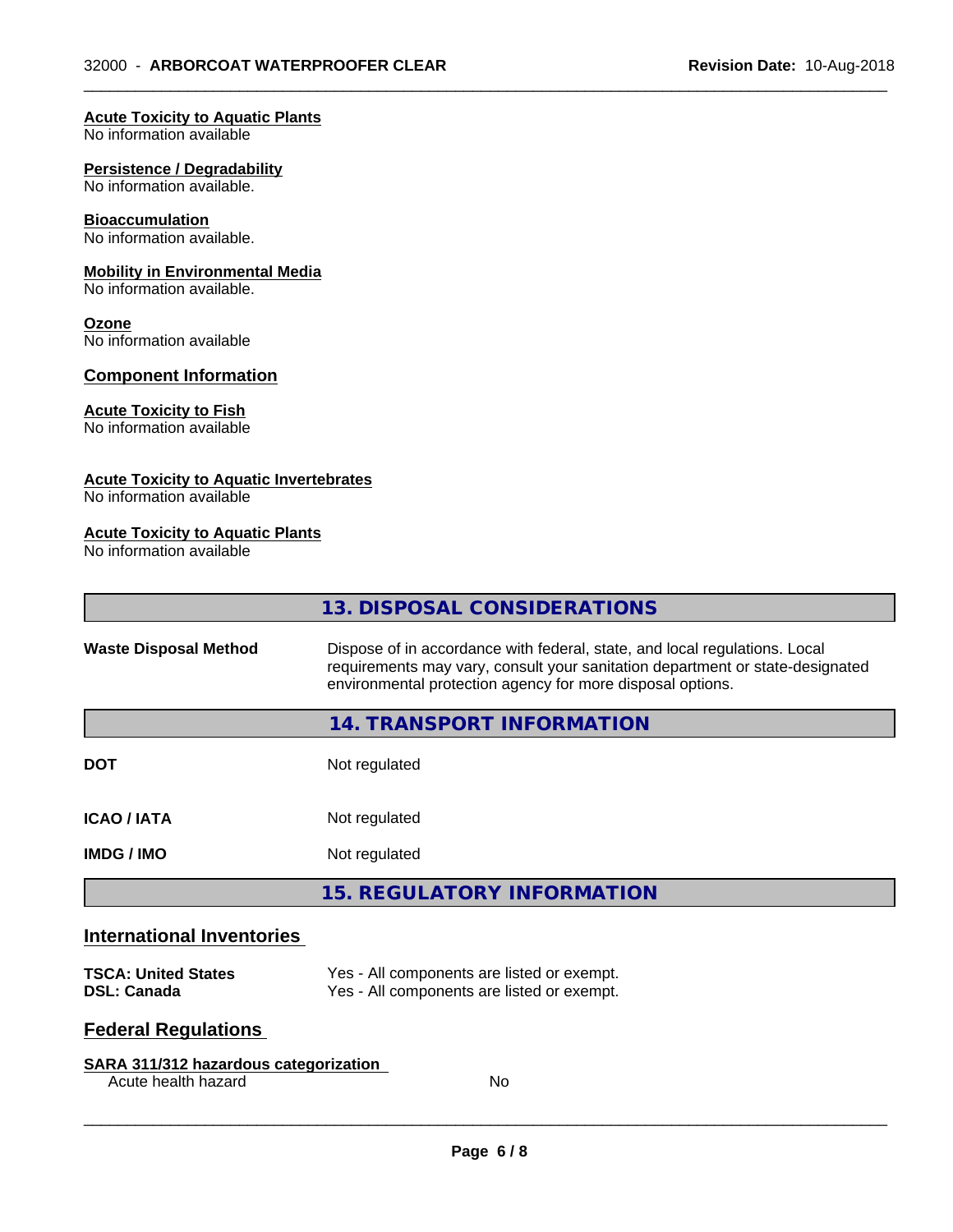| Chronic Health Hazard             | No. |  |
|-----------------------------------|-----|--|
| Fire hazard                       | No. |  |
| Sudden release of pressure hazard | No  |  |
| Reactive Hazard                   | No  |  |

# **SARA 313**

Section 313 of Title III of the Superfund Amendments and Reauthorization Act of 1986 (SARA). This product contains a chemical or chemicals which are subject to the reporting requirements of the Act and Title 40 of the Code of Federal Regulations, Part 372:

 $\overline{\phantom{a}}$  ,  $\overline{\phantom{a}}$  ,  $\overline{\phantom{a}}$  ,  $\overline{\phantom{a}}$  ,  $\overline{\phantom{a}}$  ,  $\overline{\phantom{a}}$  ,  $\overline{\phantom{a}}$  ,  $\overline{\phantom{a}}$  ,  $\overline{\phantom{a}}$  ,  $\overline{\phantom{a}}$  ,  $\overline{\phantom{a}}$  ,  $\overline{\phantom{a}}$  ,  $\overline{\phantom{a}}$  ,  $\overline{\phantom{a}}$  ,  $\overline{\phantom{a}}$  ,  $\overline{\phantom{a}}$ 

*None*

### **Clean Air Act,Section 112 Hazardous Air Pollutants (HAPs) (see 40 CFR 61)**

This product contains the following HAPs:

*None*

# **US State Regulations**

### **California Proposition 65**

**WARNING:** Cancer and Reproductive Harm– www.P65warnings.ca.gov

#### **State Right-to-Know**

| Cher                                              | Mass    | <b>Arcov</b> | <b>Insvlvania</b> |
|---------------------------------------------------|---------|--------------|-------------------|
| .                                                 | ----    | <b>New</b>   |                   |
| name                                              | บแนวចแว | יםו          |                   |
| тке                                               | - - -   | 35           |                   |
| $\overline{\phantom{0}}$<br>Dipropylene<br>alvcol |         |              |                   |

**Legend**

X - Listed

# **16. OTHER INFORMATION**

**HMIS** - **Health:** 1 **Flammability:** 0 **Reactivity:** 0 **PPE:** -

### **HMIS Legend**

- 0 Minimal Hazard
- 1 Slight Hazard
- 2 Moderate Hazard
- 3 Serious Hazard
- 4 Severe Hazard
- \* Chronic Hazard

X - Consult your supervisor or S.O.P. for "Special" handling instructions.

*Note: The PPE rating has intentionally been left blank. Choose appropriate PPE that will protect employees from the hazards the material will present under the actual normal conditions of use.*

*Caution: HMISÒ ratings are based on a 0-4 rating scale, with 0 representing minimal hazards or risks, and 4 representing significant hazards or risks. Although HMISÒ ratings are not required on MSDSs under 29 CFR 1910.1200, the preparer, has chosen to provide them. HMISÒ ratings are to be used only in conjunction with a fully implemented HMISÒ program by workers who have received appropriate HMISÒ training. HMISÒ is a registered trade and service mark of the NPCA. HMISÒ materials may be purchased exclusively from J. J. Keller (800) 327-6868.*